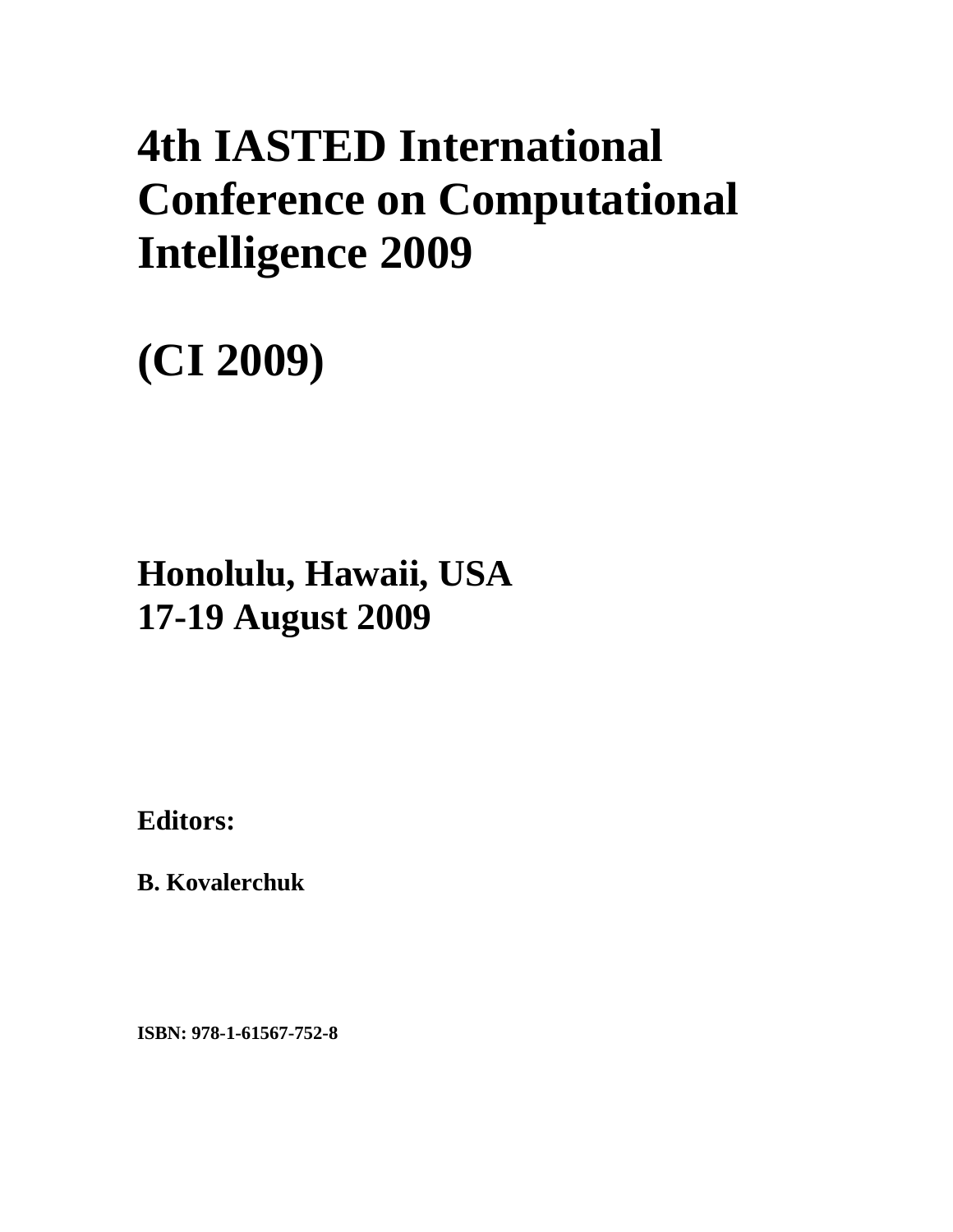**Printed from e-media with permission by:** 

Curran Associates, Inc. 57 Morehouse Lane Red Hook, NY 12571



**Some format issues inherent in the e-media version may also appear in this print version.** 

Copyright© (2009) by ACTA Press All rights reserved.

Printed by Curran Associates, Inc. (2010)

For permission requests, please contact ACTA Press at the address below.

ACTA Press B6 Suite 101 2509 Dieppe Avenue SW Calgary, Alberta T3E 7J9 Canada

Phone: (403) 288-1195 Fax: (403) 247-6851

www.actapress.com

#### **Additional copies of this publication are available from:**

Curran Associates, Inc. 57 Morehouse Lane Red Hook, NY 12571 USA Phone: 845-758-0400 Fax: 845-758-2634 Email: curran@proceedings.com Web: www.proceedings.com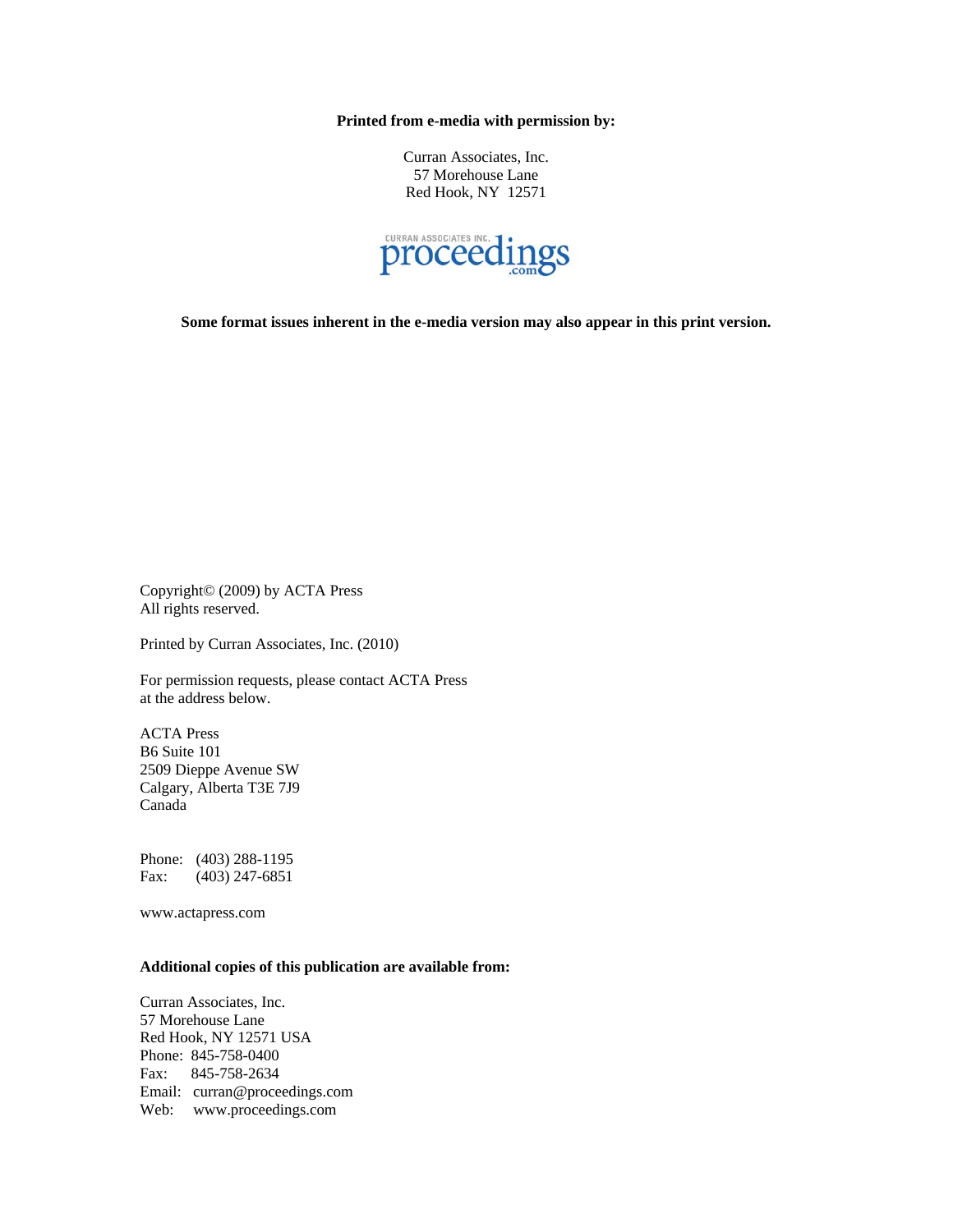### **TABLE OF CONTENTS**

#### **INTELLIGENT SYSTEMS**

| M. Ptaszynski, P. Dybala, W. Shi, R. Rzepka, K. Araki                                                                   |  |
|-------------------------------------------------------------------------------------------------------------------------|--|
| Getting Closer to Human Level Human-likeness and Its Relation to Humor in Non-task Oriented                             |  |
|                                                                                                                         |  |
| P. Dybala, M. Ptaszynski, R. Rzepka, K. Araki                                                                           |  |
|                                                                                                                         |  |
| G. M. McGrath                                                                                                           |  |
| Methodology for Modelling of Physical Processes by Acquisition of Silent Knowledge from Operators  23<br>M. Kristiansen |  |
| A Knowledge-based System for Sea State Recognition and Target Detection Using a Single Marine                           |  |
|                                                                                                                         |  |
| S. López-Estrada, R. Cumplido                                                                                           |  |
| Ouantified Modal-logical Representation of Actions: From Signs to the Denotations of Action Verbs38                     |  |
| H. Nishina                                                                                                              |  |
| E. E. Vitvaev, S. O. Smerdov                                                                                            |  |

#### **MACHINE LEARNING AND DATA MINING**

| S. Kamdem, N. Sueda, H. Ohki                  |  |
|-----------------------------------------------|--|
|                                               |  |
| K. Doki. M. Tanabe. A. Torii. A. Ueda         |  |
|                                               |  |
| J. Hartz, L. Hotz, B. Neumann, K. Terzić      |  |
|                                               |  |
| J. Nahar, K. S. Tickle, S. Ali, Y.-P. P. Chen |  |
|                                               |  |
| N. Zenker, M. Maelzer                         |  |
|                                               |  |
| $W.H.$ Chen. C.-S. Yu                         |  |

#### **EVOLUTIONARY COMPUTATION**

| Ant Colony and Neural Method for Coherent Scheduling of Complex of Operations and Resources |  |
|---------------------------------------------------------------------------------------------|--|
|                                                                                             |  |
| M. Drabowski                                                                                |  |
|                                                                                             |  |
| M. Yoshikawa, R. Ishiba, R. Oshiba                                                          |  |
|                                                                                             |  |
| D. Hibler                                                                                   |  |
|                                                                                             |  |
| M. G. H. Omran. S. al-Sharhan                                                               |  |
|                                                                                             |  |
| J.-H. Lin, M.-R. Lin, L.-R. Huang                                                           |  |
|                                                                                             |  |

#### **SYSTEMS MODELLING AND CONTROL**

| R.-W. Hung, C.-H. Chiu, C.-C. Yao |  |
|-----------------------------------|--|
|                                   |  |
| M. Drabowski                      |  |